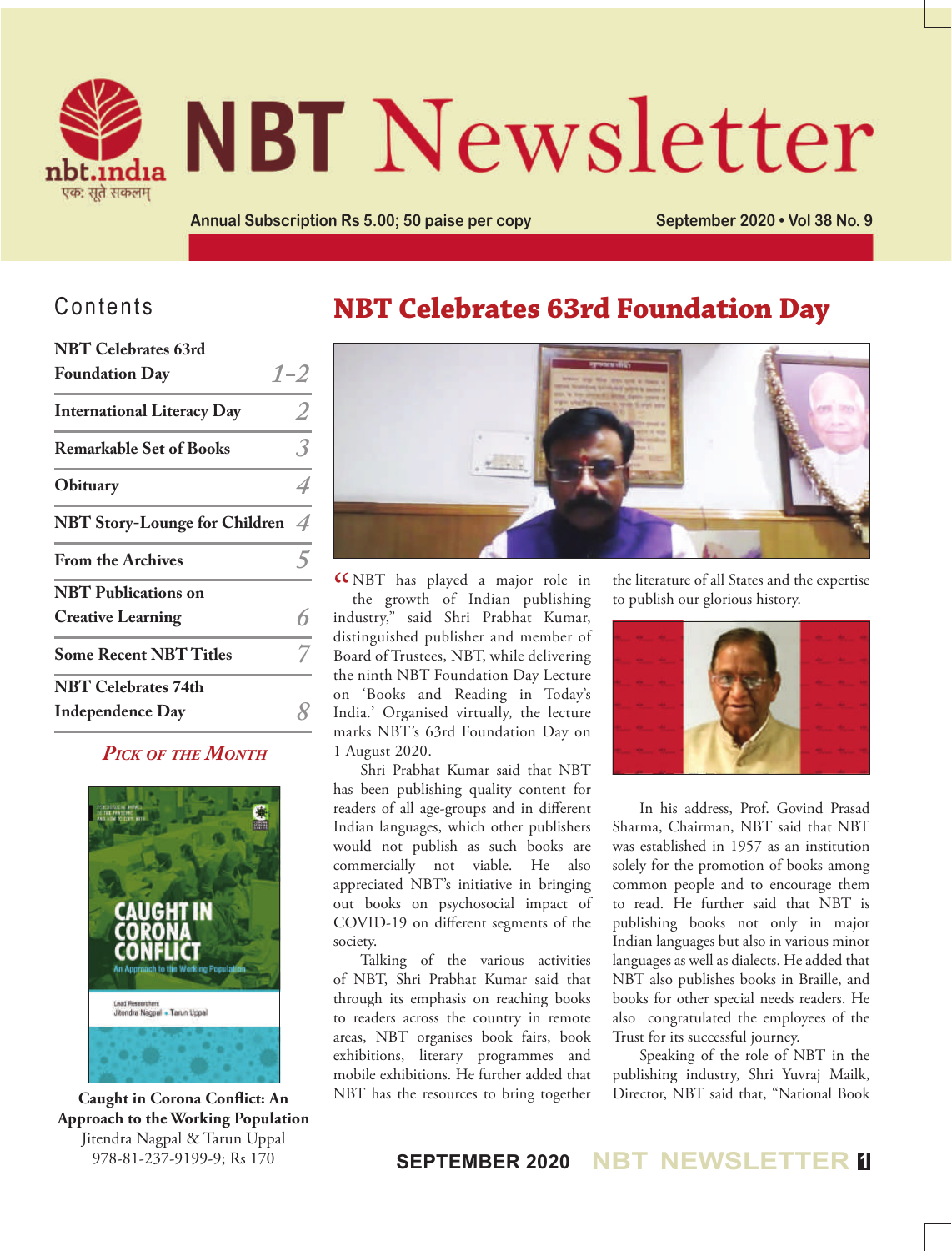

Trust, India is not just a premier national institution, rather our mandate makes our reach possible to the international forums where we are able to showcase and represent the Indian publishing industry and its achievements." He also said that book fairs organised by NBT, especially the annual New Delhi World Book Fair provides a common platform to authors, readers and publishers from India and abroad to interact with each other.

Shri Yuvraj Malik said that "During

## **International Literacy Day**

International Literacy Day (ILD) is<br>
celebrated annually around the world nternational Literacy Day (ILD) is on 8 September. In 1966, UNESCO at its 14th General Conference declared 8 September as International Literacy Day to remind the public of the importance of literacy as a matter of dignity and human rights, and to advance the literacy agenda towards a more literate and sustainable society.

As part of UNESCO's initiative, the Government of India set-up the National Literacy Mission to eradicate illiteracy in the country by imparting functional literacy to neo-literates.

To strengthen this initiative of Government of India, NBT brought out books for neo-literates in various Indian languages. Most of the books published in this series are developed at workshops organised in rural areas with the active participation of the people of that area.

the global corona pandemic, we continued to remain engaged with our readers and come up with programmes and initiatives that represents our commitment to promote book-mindedness and the culture of reading in the country." Shri Malik remarked that NBT's major focus is on mentoring children as future authors, illustrators and editors and to create a better ambience of reading in the society and the values attached to it.

The session was coordinated by Ms Neera Jain, Chief Editor & Joint Director, NBT India. On this occasion, the employees of the Trust who completed 25 years of their service were also felicitated.

This is the ninth in the series of NBT Foundation Day Lectures. This annual lecture series was initiated in the year 2013. The lecture series aims



to bring about the importance of books and reading in today's context and bring in critical thinking by inviting eminent personalities from among women and men of letters, scholars and intellectuals who have made significant contributions to the world of publishing. The earlier lectures were delivered by Dr Shashi Tharoor, Prof. Andre Beteille, Ms Shashi Deshpande, Prof. Kapil Kapoor, Dr N K Singh, Prof. Makarand Paranjape, Dr K Sreenivasarao and Shri B K Sharma.



The books are written in an idiom familiar to them and are field tested. These are also extensively illustrated. Short stories, biographies, novelettes, folktales, presentations of contemporary issues and functionally useful information relevant to the needs of the neo-literates are brought out in a style which attracts them to read at their own initiative.

To sustain the habit of reading among neo-literates, NBT also brought out books under its Continuing Education Series in all major languages of India. The books in this series include collections of







freedom songs, books on Indian culture, polity, industry, agriculture, etc. Besides, the series also comprises biographies and major novels of Indian literature abridged for the target readership.



## **NBT India Regional Offices and Book Promotion Centres** Kolkata – 700 009 • Phone: 033-22413899 New Delhi-110070 • Phone: 91-11-26707700 Mumbai- 400025 • Phone: 022-23720442, 24320380 Bangalore – 560070 • Phone: 080-26716303 Patna-800015 (Bihar) • Phone: 0612-2546967 | Hyderabad-500044 Agartala • Phone: 0381-2328990 Guwahati-781003 • Phone: 0361-2131522 Cuttack-753009 • Phone: 0671-2308799 Chennai-600006 • Phone: 044-28252663 Ernakulam, Kochi • Phone: 0484-2367702

### **<sup>2</sup> NBT NEWSLETTER SEPTEMBER 2020**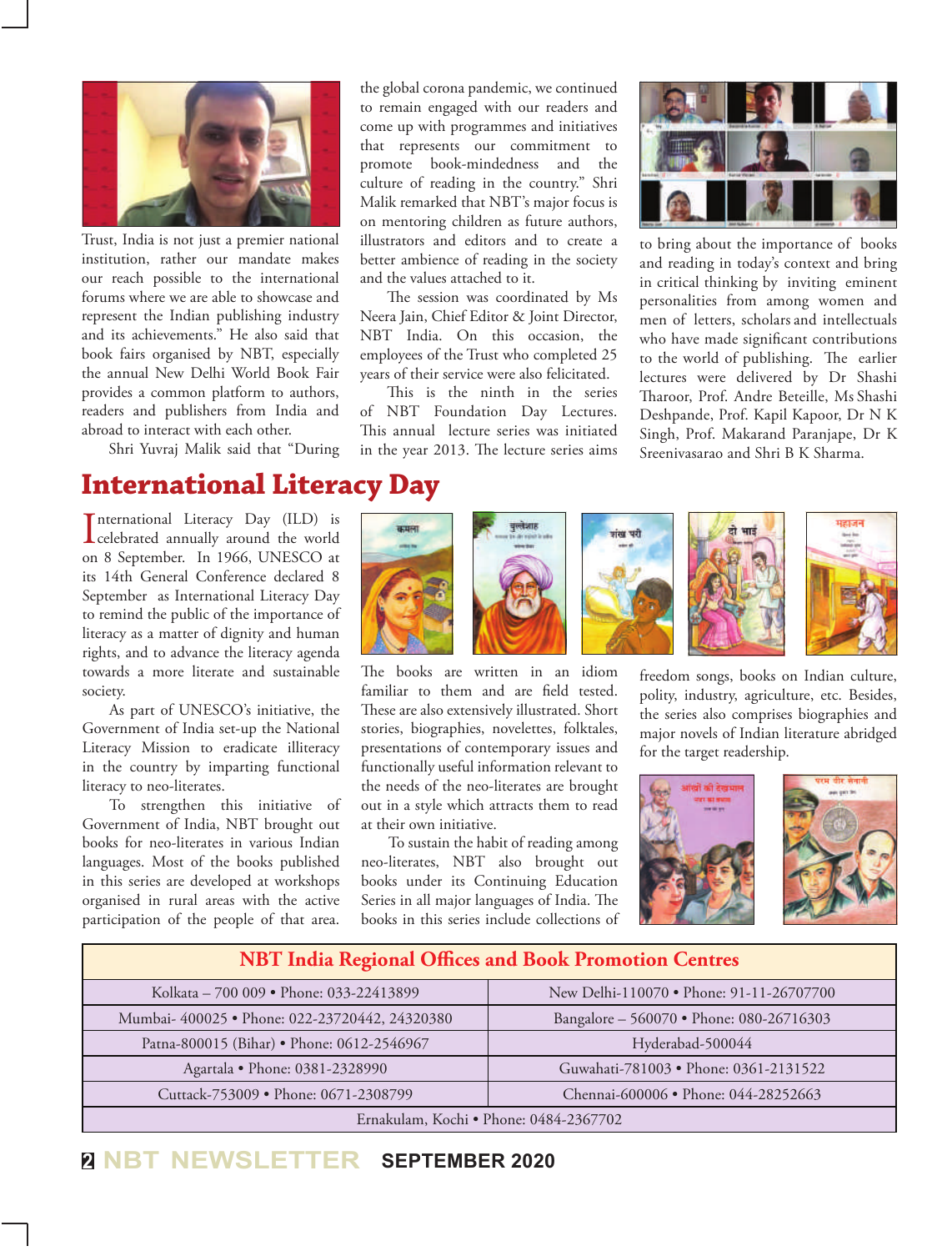## **Remarkable Set of Books: HRD Minister**

CCTo counter the difficult circumstances<br>that the world today is facing, NBT that the world today is facing, NBT has brought out these remarkable and unparalleled set of books," said Dr Ramesh Pokhriyal Nishank, Hon'ble Minister of Human Resource Development, while releasing a set of seven titles on the psychosocial impact of pandemic and lockdown, published under NBT's Corona Studies series. The programme was organised through video conferencing at New Delhi on 15 May 2020.

Observing that preventive mental health is an important area that we need to focus during these times, Dr Pokhriyal said that every single effort is necessary to go ahead and fight the pandemic as warriors.

Dr Pokhriyal congratulated both NBT and the authors for their unique efforts to bring together this significant material in book form for easy reading.

*Mann ke haare har, mann ke jeete jeet*, said Dr Pokhriyal emphasising that our mind and psychological well-being decides our actions.

Speaking on the occasion, Prof. Govind Prasad Sharma, Chairman NBT said, "In my times, I have seen many epidemics and diseases affecting the world, but what we are facing today is challenging because it is affecting the mental health

of even those who are not corona-affected. Hence the need for these books is of utmost importance, and they will serve the needs of the readers not only in India but abroad as well." Prof. Sharma also thanked the Hon'ble Minister for his guidance and his efforts in ensuring that children across India are not affected by this pandemic by making e-learning possible for all.

Shri Yuvraj Malik, Director, NBT, under whose leadership the entire project was conceived and executed, thanked the Hon'ble HRD Minister and Chairman, NBT for their continuous guidance, and



also congratulated the entire NBT team as well as the researchers and illustrators for completing the project in record time of four weeks. He said that more new content will be brought out by NBT in due course of time to meet the reading needs of the post-Corona readers.

Speaking on the occasion, Dr. Jitendra Nagpal, eminent psychiatrist and one of the authors emphasised on

the unprecedented value addition that these books have made to the area of psychological research and counselling in times to come, since very rarely in India a series of handbooks focused on Preventive Mental Health has ever been brought out'.

The other authors including Ms. Meena Arora, Lt. Col. Tarun Uppal, Dr. Harsheeta, Ms. Rekha Chauhan, Ms.

Sonie Sidhu and Ms. Aprajita Dixit, shared their experience of writing the books while working from their respective homes and also the unique experience of coordinating through technology.

Sharing his experience of coordinating the publication of the Series, Shri Kumar Vikram, Editor, NBT said that, "NBT's role of a national body for book publishing and promotion in these times has become all the more important since wellorganised information in the form of books have long-term impact on the readers and the same is being provided by the Trust through these initiatives."



**SEPTEMBER 2020 NBT NEWSLETTER <sup>3</sup>**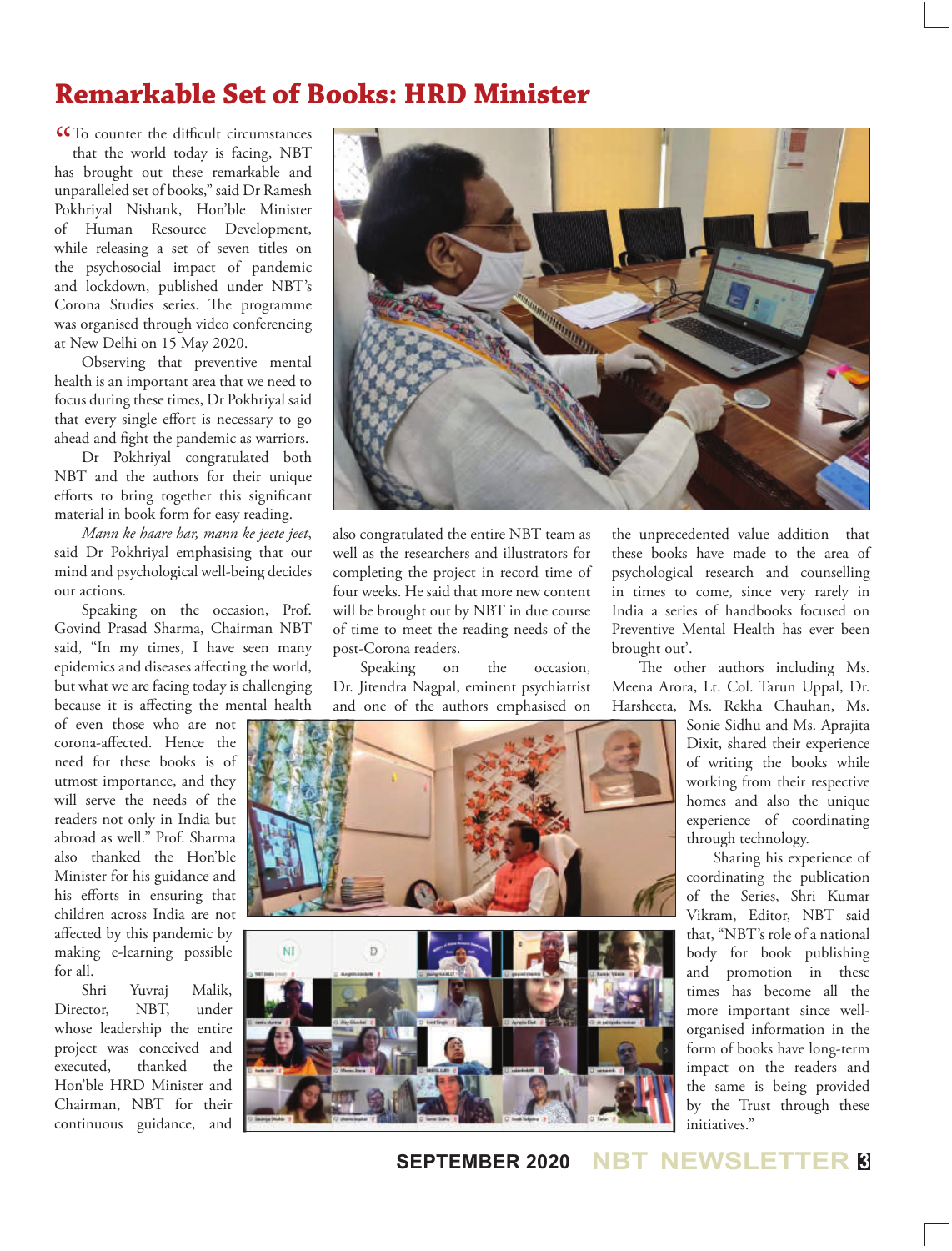## **Obituary**

#### **Former President of India Pranab Mukherjee Passes Away**

Tational Book Trust, India deeply mourns the death of Former President of India Pranab Mukherjee. Known for his contribution in the field of politics and social work, Pranab Mukherjee served as the thirteenth President of India. He held a number of key cabinet portfolios including commerce, defence, finance and external affairs during his tenure as a parliamentarian.

He was born in a small village of Mirati in Birbhum District of West Bengal on 11 December 1935. His father Kamada Kinkar Mukherjee actively participated in the freedom struggle of India. He acquired a Master's degree in History and Political Science as well as a degree in Law from the University of Kolkata. He then embarked on his professional life as a college teacher and journalist. In 1969, he entered into full time public life following his election to the Rajya Sabha of the Parliament.

Several awards and honours were conferred on him including Bharat Ratna in 2019, Padma Vibhushan in 2008, the Best Parliamentarian Award in 1997 and Best Administrator in India Award in 2011. A prolific reader, Pranab Mukherjee authored several books, including *Beyond Survival: Emerging Dimensions of Indian Economy*; *Thoughts and Reflections; The Dramatic Decade: The Indira Gandhi Years*; *The Turbulent Years – 1980-1996*; *The Coalition Years: 1996 – 2012*; and *Challenges Before the Nation*.

He was closely associated with the Trust. During his tenure as Finance Minister, he released the NBT book titled *Bagha Jatin: Life and Times of Jatindranath Mukherjee*, authored by Prithwindra Mukherjee. One of NBT's major event, the annual



New Delhi World Book Fair was inauguarted by the former President in 2014.

Besides, NBT has published a compilation of his convocation addresses at various universities, *Guru-Sangraha: Convocation Speeches of President Pranab Mukherjee*. The compilation includes his convocation addresses delivered at Indian Institute of Technology, Kharagpur; All India Institute of Medical Science; Indira Gandhi National Open University; University of Mumbai; University of Delhi; Defence Institute of Advanced technology; Jamia Milia Islamia and Manipur University.

## **NBT Story Lounge for Children**

National Book Trust, India in collaboration with Prasar Bharati's External Services Division of All India Radio, has launched - Story Lounge - a unique storytelling festival. The programme features celebrated children's authors reading from their stories published by NBT.

The Story Lounge is broadcast

daily at 7:20 am and repeat broadcast at 10:20 pm on All India Radio Channels including AIR FM Gold, AIR LiveNews 24x7, AIR Indraprasth. The stories can also be accessed on mobile apps viz. NewsOnAir and on All India Radio Live. In addition, Story Lounge is also telecast every Saturday at the YouTube channel of World Services AIR Hindi at 11.30 am and World Services AIR English at 7.30 pm.

The stories will also be available on NBT's website www.nbtindia.gov. in as well as on its YouTube channel — YouTube/NBTIndia and other social media platforms of NBT.

The stories broadcast are in English and in Hindi, and soon the stories will be aired in all Indian languages across

various stations of AIR.

With over 20 crore listeners, this initiative by National Book Trust, India and Prasar Bharati aims to reach children as a unique but tested method of learning and also as a constructive and positive step in the fight against the pandemic that has affected young and old alike.

#### **For the Subscribers of NBT Newsletter**

Story Loung ws 24x7, FM Gold and I

#### **Dear Subscribers,**

**Following the government's special focus on digitisation and growing demand for online reading material, National Book Trust, India will also provide its Newsletter digitally.**

**We request you to kindly share your email address at prnbtindia@gmail.com so that the e-newsletter may be delivered to you.**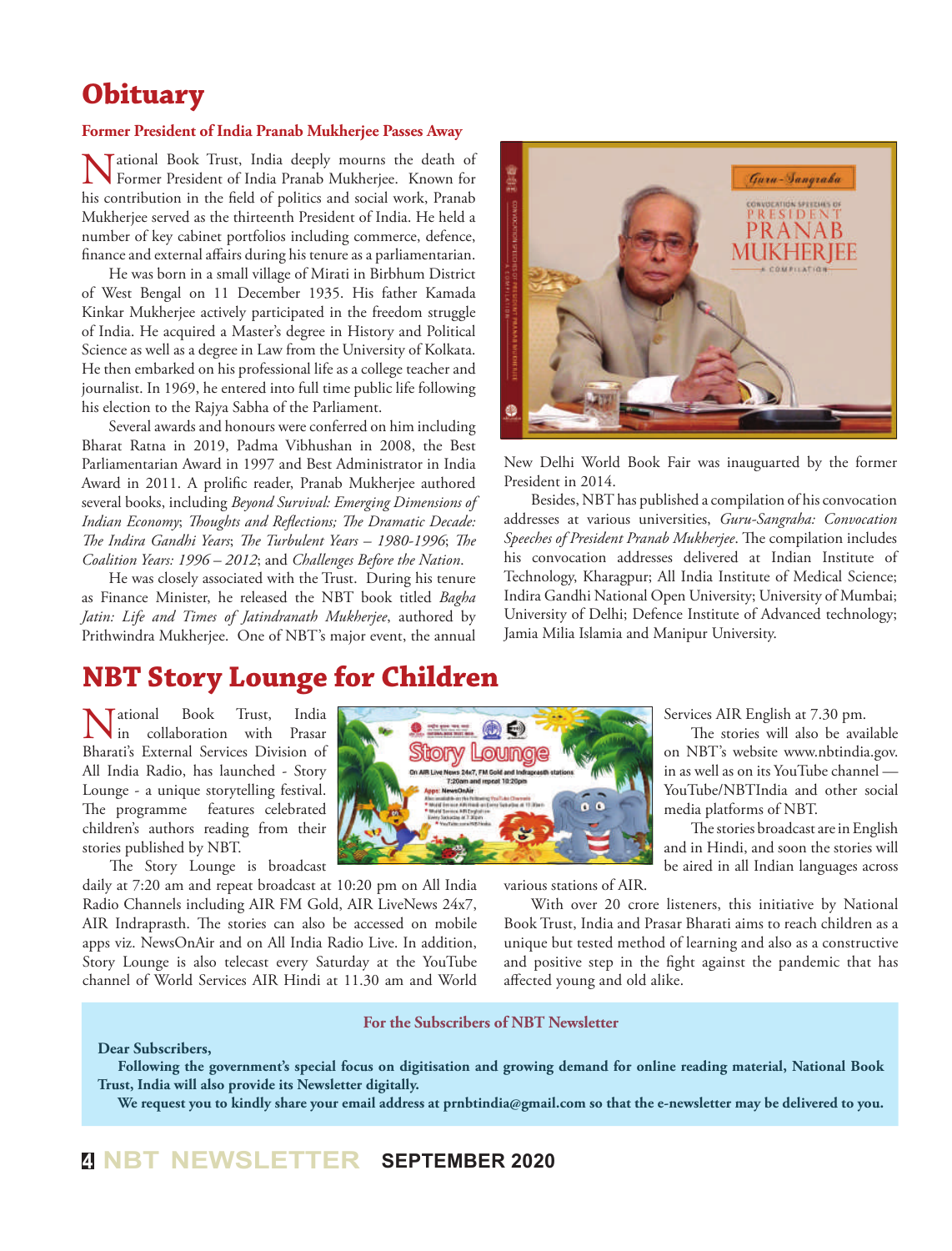## **From the Archives**

An avid reader and a prolific writer,<br>Late Pranab Mukherjee was delighted to inaugurate New Delhi World Book Fair 2014. In his address, he spoke of the importance of books, book fairs and NBT. Herein, we reproduce his address at the inaugural function held at Pragati Maidan, New Delhi on 15 February 2014.

In a brief and rousing address, the President spoke on the importance of books and book fairs and their contribution to the development of humanity and the creation of a knowledge-based society. "There is a great hunger for knowledge," he said and further added that our motto should be "All for knowledge and knowledge for all." Happy to be inaugurating the New Delhi World Book Fair 2014, the President said that the "The New Delhi World Book Fair has played the twin role of cultural and business admirably," and added, "No human society can develop in all its dimensions without books. They carry the wisdom of generations. Book fairs are a source of multiple inspirations and remind us that history and tradition have celebrated the argumentative India and not an intolerant India."

On the growing perception that the presence of internet and digital media books may take a backseat, "I believe the habit of reading books and printed material is inherent in human civilization and therefore they are here to stay," he said to a thunderous applause. Also with the



book industry recording a growth of 25– 30 per cent every year, reflects the growing importance of books.

Welcoming the Polish delegation, the President said, "It is heartening to note that Poland is the Guest Country—a country and culture with which we have close relations." He was happy to note that an illustrated book for children, 'Little Chopin', on the legendary musical genius of Poland has been published by NBT India in association with Polish Institute.

Observing that the focus of the fair is on Children's Literature, he said that, "India has a long and rich tradition of literature as manifest in our folk and oral storytelling traditions, Panchatantra, mythologies, Puranas, Jataka tales. Even

in the 20th century, our most eminent writers like Rabindranath Tagore and Premchand have all written for children." "Children", the President said, "are the best readers because they have no patience for pretence."

The other guests on the occasion were: Ms Chandresh Kumari Katoch, Minister of Culture, Government of India; Ms Katarzyna Kacpercrzk, Secretary of State, Public and Economic Diplomacy, Ministry of Foreign Affairs of the Republic of Poland; Ms Malgorzata Omilanowska, Secretary of State and Minister of Culture and National Heritage, Republic of Poland; Shri Ashok Thakur, Secretary, Department of Higher Education, Ministry of HRD; and Ms Rita Menon, CMD, ITPO.



#### **SEPTEMBER 2020 NBT NEWSLETTER <sup>5</sup>**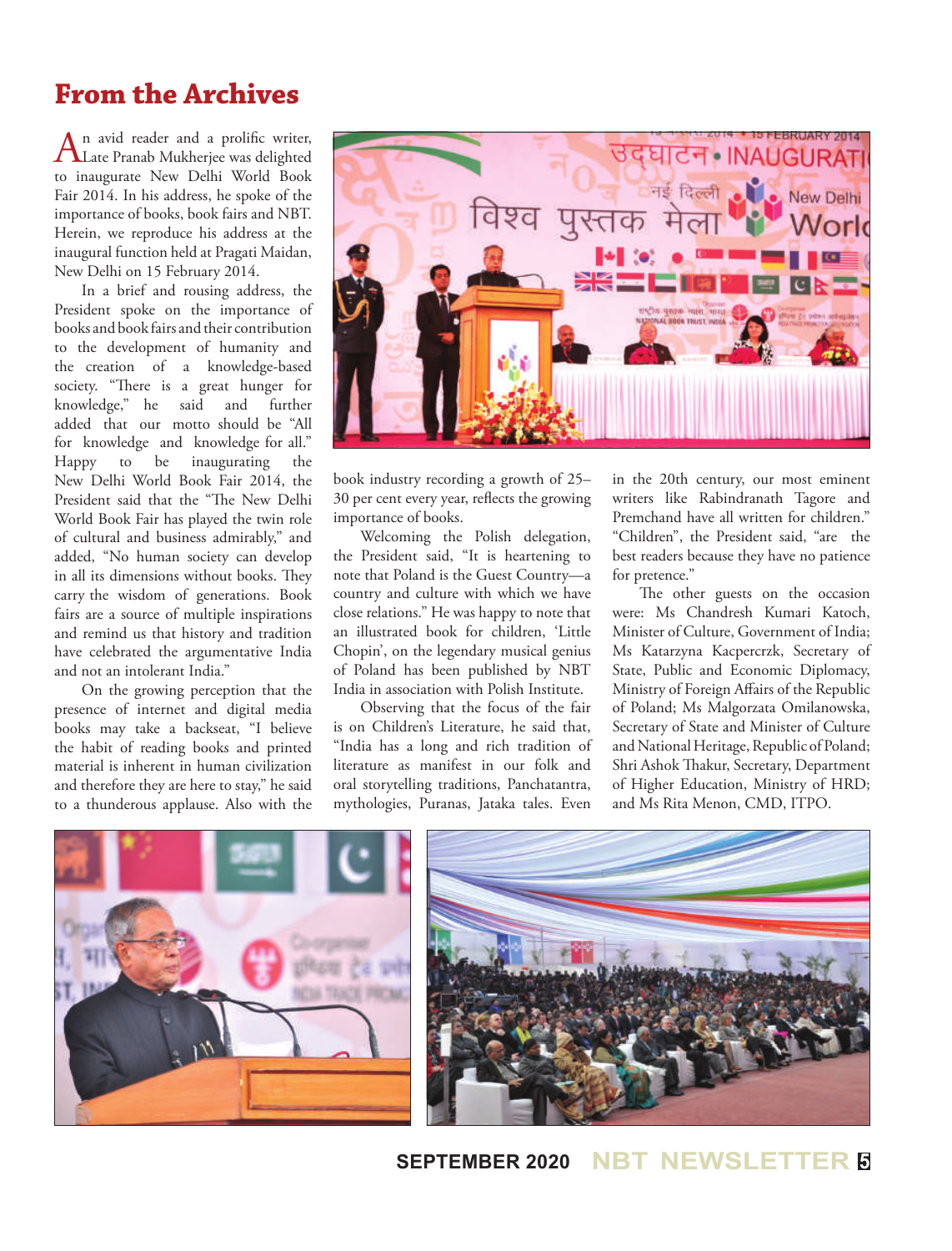## **NBT Publications on Creative Learning**

Every year, the nation celebrates September 5, birthday of Dr. S. Radhakrishnan, educationist, philosopher and also the former President of India, as Teachers Day. Under its Creative Learning Series, NBT brings out books on new educational concepts and tools, specially designed for the needs of teachers and other professionals working in the field of education. Many of these books are also available in Hindi and other Indian languages.

#### **A Handbook of Puppetry**

Meena Naik Rs. 75.00 53 pp The book introduces the children to the fascinating world of puppetry. ISBN 978-81-237-4206-9



#### **Activity-based Learning Science** M H Ghufran

Rs. 125.00 116 pp

Learning Science becomes a creative exercise only when the theoretical aspect is supported by actual experiments. This book advocates the importance of activity based leaning science, for it prepares learners to become self-reliant critical thinkers and knowledge constructors. It can serve as a guide to monitor the quality of teaching leaning science for parents and school managers. ISBN 978-81-237-7102-1

#### **Creative Drama and Puppetry in Education**

Meher R Contractor

Rs. 100.00 122 pp The book provides a general guide to help those who want to conduct training courses in puppetry and creative drama or to use these techniques in education, social work, recreation, occupational therapy and audiovisual education for communicating ideas to both children and adults. ISBN 81-237-3422-0

neglecting the traditions of teaching

#### **Divasvapna**

Gijubhai Badheka Rs 45.00

POULTRY Written by Gujarat's famous educationist and teacher, this minor pedagogical classic is the story of a teacher who rejects the orthodox culture of education but remains enthusiastic towards children and continues to experiment while consciously

through prescribed textbooks. First published in Gujarati in 1932, the book propounds a new theory on child's education by emphasising the need for an atmosphere of independence and self-reliance. ISBN 978-81-237-1237-6

#### **Duishen**

Chingiz Aitmatov Rs. 55.00 71 pp The book tells the story of Altyani, a teacher, who, inspired by the great Russian leader Lenin, decides to open a primary school in his native village and holds his forte despite resistance from all. ISBN 978-81-237-3848-2

#### **Education for Creative Living**

Dayle M Bethel (Ed.) Rs. 160.00 260 pp The book outlines Japanese educational philosopher of the early 20th century Tsunesaburo Makiguchi's inspiring philosophy and revolutionary proposals for reforms. The basic idea of Makiguchi that students must experience happiness in





school and that school must be directly relevant to their lives is pertinent to the present day education system. ISBN 978-81-237-3650-1

#### **Exploring the Biological World**

Rohini Muthuswami Rs. 135.00 60 pp An interesting manuscript that explains biological concepts through various streams of science, for example why the honey comb cell is hexagonal and so on. ISBN 978-81-237-6165-7

#### **Letters from a Forest School**

Chittaranjan Das

Rs. 75.00 168 pp A passionate account of an educational experiment carried out in the 1950s in a school established in a forest in Orissa. Written in the form of letters to a newspaper, it records the joys and difficulties accompanying the founding of an ideal in a world rotten with prejudice, mired



xploring the **Biological World** 

in bureaucratic apathy and burdened with a mindset that is suspicious of any kind of change. The experiment continued for four years, but its significance continues to be relevant as it dramatizes the courage to be different and the passion to transform human fate through education. ISBN 81-237-4877-9

## **<sup>6</sup> NBT NEWSLETTER SEPTEMBER 2020**

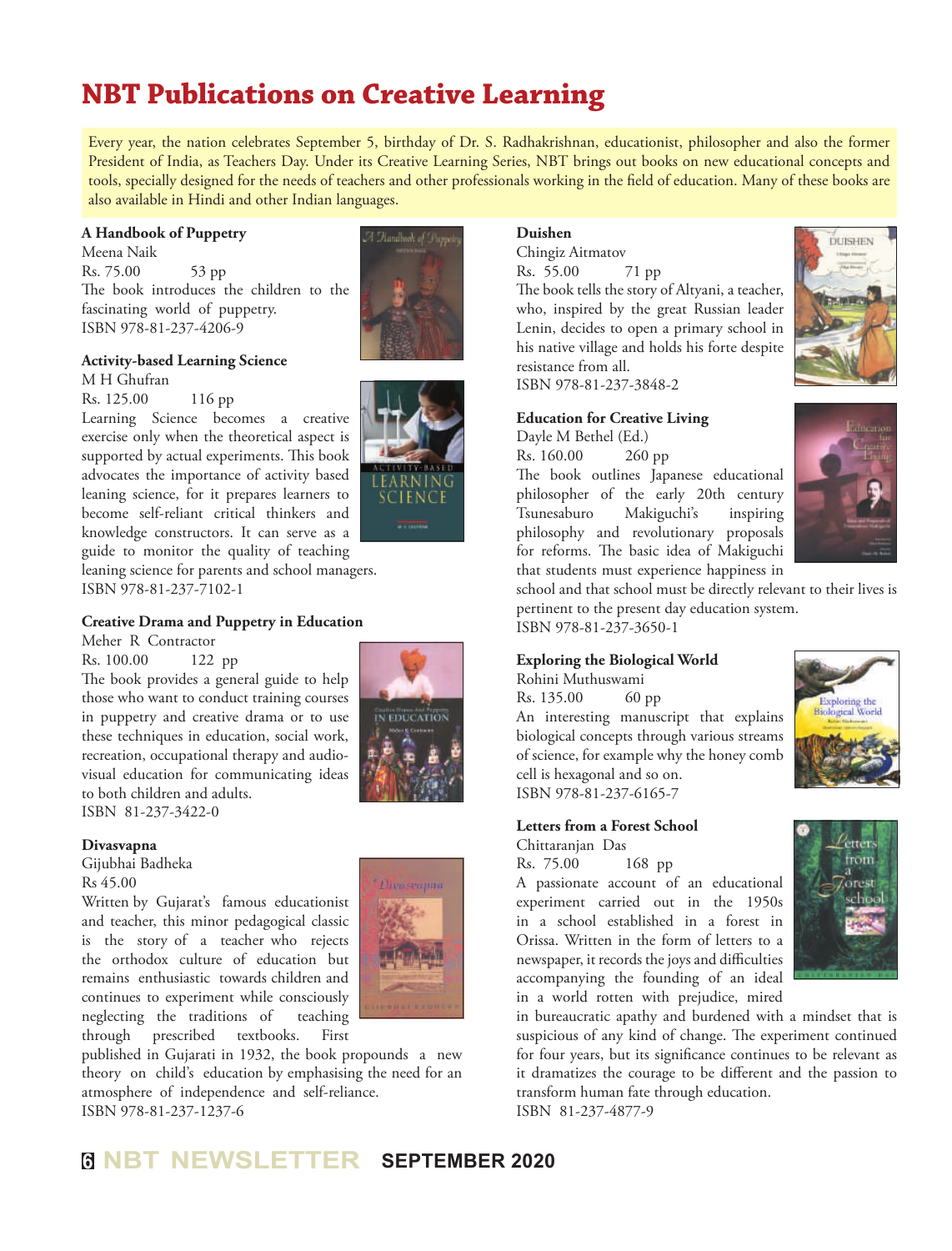## **Some Recent NBT Titles**

#### **A Visit to Kumbh**

Anita Bhatnagar Jain Illustrator: Partha Sengupta Rs 50

978-81-237-9031-2

An interesting story that speaks about one of the largest human congregations on the Earth, at major pilgrimage and festival –



Kumbh Mela and introduces the same to children.

#### **Essence of Northeast**

Jyoti Das Rs 640

978-81-237-9118-0<br>The north ea north eastern part of India is a region of numerous undocumented surprises. One of the least explored aspect is its cuisine. The commonalities of the region's cuisine end with



the ingredients used. But each recipe is unique in its expression. This book, one of the very few of its kind, is an eclectic work of documentation that brings together some of the traditional recipes of the region. Delectable and easy to execute, the book, a collector's edition, is a gourmet's delight.

#### **Legend of the Golden Valley**

Manoj Das Illustrations: Sisir Datta Rs 70 978-81-237-9140-2

Once upon a time, a happy young prince had a nice little Valley for his Kingdom. The good folks were ruled by their own goodness. Leaving the Prince to pursue his own inspiration.There was a turmoil, and a



tyrant usurped the Kingdom. The people were unhappy. But again, how nice it is that nothing lasts! Here is a fairytale with a difference. While you travel with the hero into strange unusual adventures, you also begin to wonder about the very purpose of life and the goal of human quest.

#### **Not Fooled by Furphies**

Leena Gurg

Illustrations: Neetu Sharma Rs 30

978-81-237-9104-3 The Internet can be wonderful for kids—and interesting informative tool, a guide and what not. But, at times, it is misused to spread fake news, dis-information,



Internet rumours and the like. Naturally, all this raises the issue of digital safety or digitally safe environment for kids. Through the character like Mohak and his friends, the story weaves interesting episodes to clear air on handling Internet rumours. In the process, they learn many new words like Furphies! Find out what do they mean!!

#### **The Code of Life: Revolutions in Genetics**

Mohan Sundara Rajan Rs 270

978-81-237-9118-0

The book tells the fascinating story of revolutions in the study of genetics — the chemical code of our life. It looks at some of the pioneering



discoveries like epigenetics, gives new insights into the vast range of differences among individuals and the nature of our immunity against disease, new techniques in medical diagnosis, emerging new brave world of regeneration of our body parts, among others.

#### **The Fascinating World of Biology**

Rohini Muthuswami Illustrations: Atul Vardhan Srivastav Rs 85

#### 978-81-237-9074-9

Nature is endowed with creativity, so are wonderful the phenomena which we see around us. From the flight of birds to

the light emitted by glow worms to the chameleons changing their colour, they have always captured the imagination of humans. The book explores the fascinating world of insects, birds and animals, and explain in a lucid manner the principles of science and mathematics behind these various phenomenon. An interesting read for young and curious readers who not only admire Nature, but also wish to know more about it.

#### **The Fourth Friend**  Manoj Das

Rs 55

978-81-237-8850-0 Illustrations: Sisir Datta It was evening. The three village lads had just witnessed the miracle of their life-a movie courtesy a touring enterprise,



when, on their homeward journey yet another strange experience engulfs them in the form of a flash flood, pushing them up to two entangled trees. Dawn breaks and the three friends are joined by an unusual companion-awful but so gentlewho becomes their new friend. Amazing and amusing, the book is a wonderful gift from one of India's best loved storytellers.

#### **The Ganga: Rejuvenation of Glorious Past**

B D Tripathi

Rs 195 978-81-237-9138-8 The Ganga is not only a River but and integral part of India's civilizational and cultural ethos. Naturally, the environmental pollution



have caught the attention and concerns of not only the government, but the society at large. The present book presents a historical context of various schemes and action plans launched to clean Ganga while emphasising on the various geological, and environmental dimensions of this important discourse.